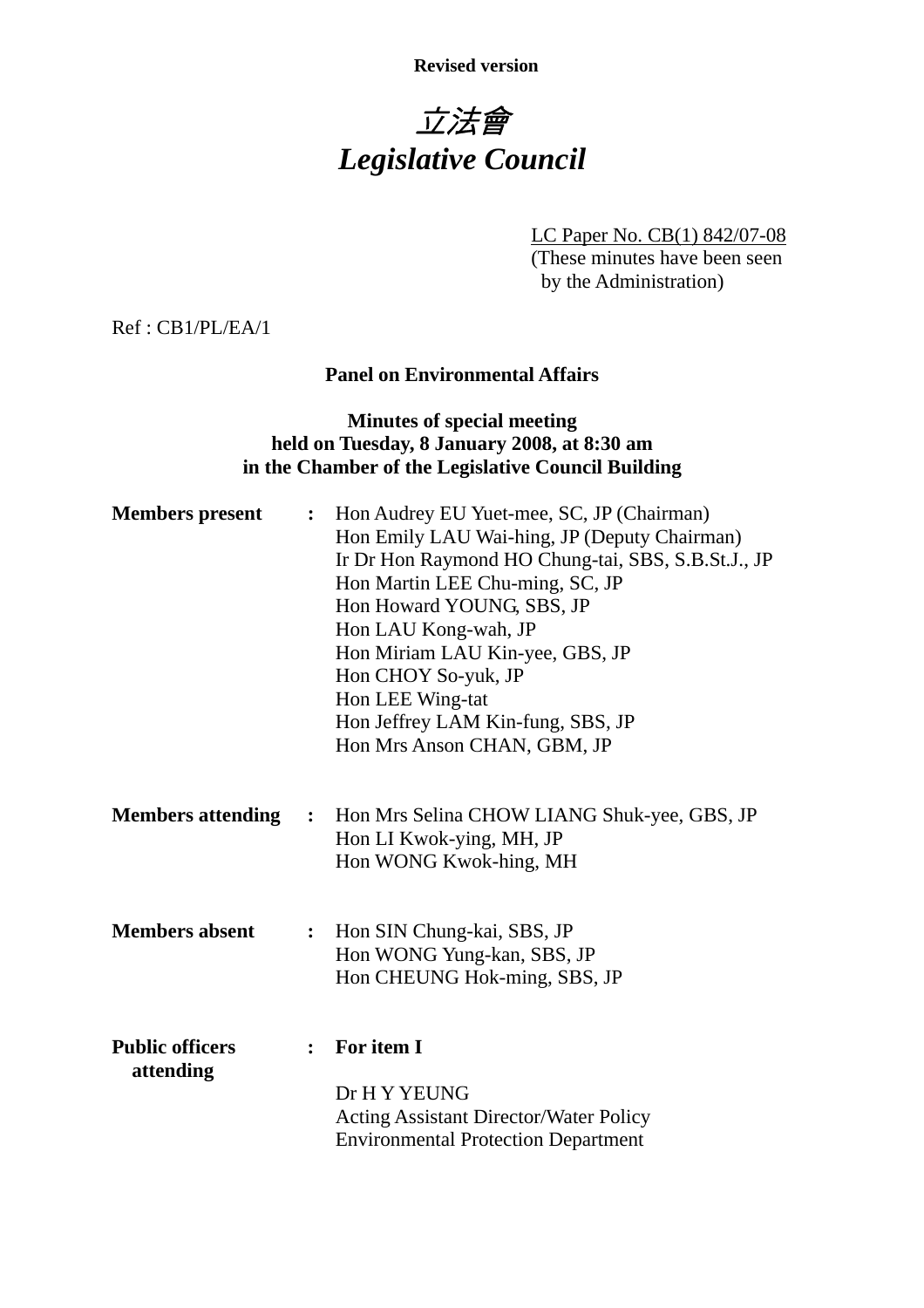Mr David CHAN Officer-in-charge (Water Policy Coordination) Environmental Protection Department

Mr W TSUI Assistant Director/Projects & Developments Drainage Services Department

Mr T K LEE Chief Engineer/Sewerage Projects Drainage Services Department

#### **For item II**

Mr Carlson KS CHAN Deputy Director of Environmental Protection (3)

Mr Benny WONG Assistant Director of Environmental Protection (Air Policy)

Mr W C MOK Principal Environmental Protection Officer (Mobile Source Control) Environmental Protection Department

**Attendance by : For Item II invitation** 

The Kowloon Taxi Owners Association Ltd

Mr YUM Tai-ping Chairman

Tai Wo Motors Ltd

Mr Aaron NG Vice-Chairman

Hong Kong Association of Aircargo Truckers Ltd

Mr Richard TSANG Chairman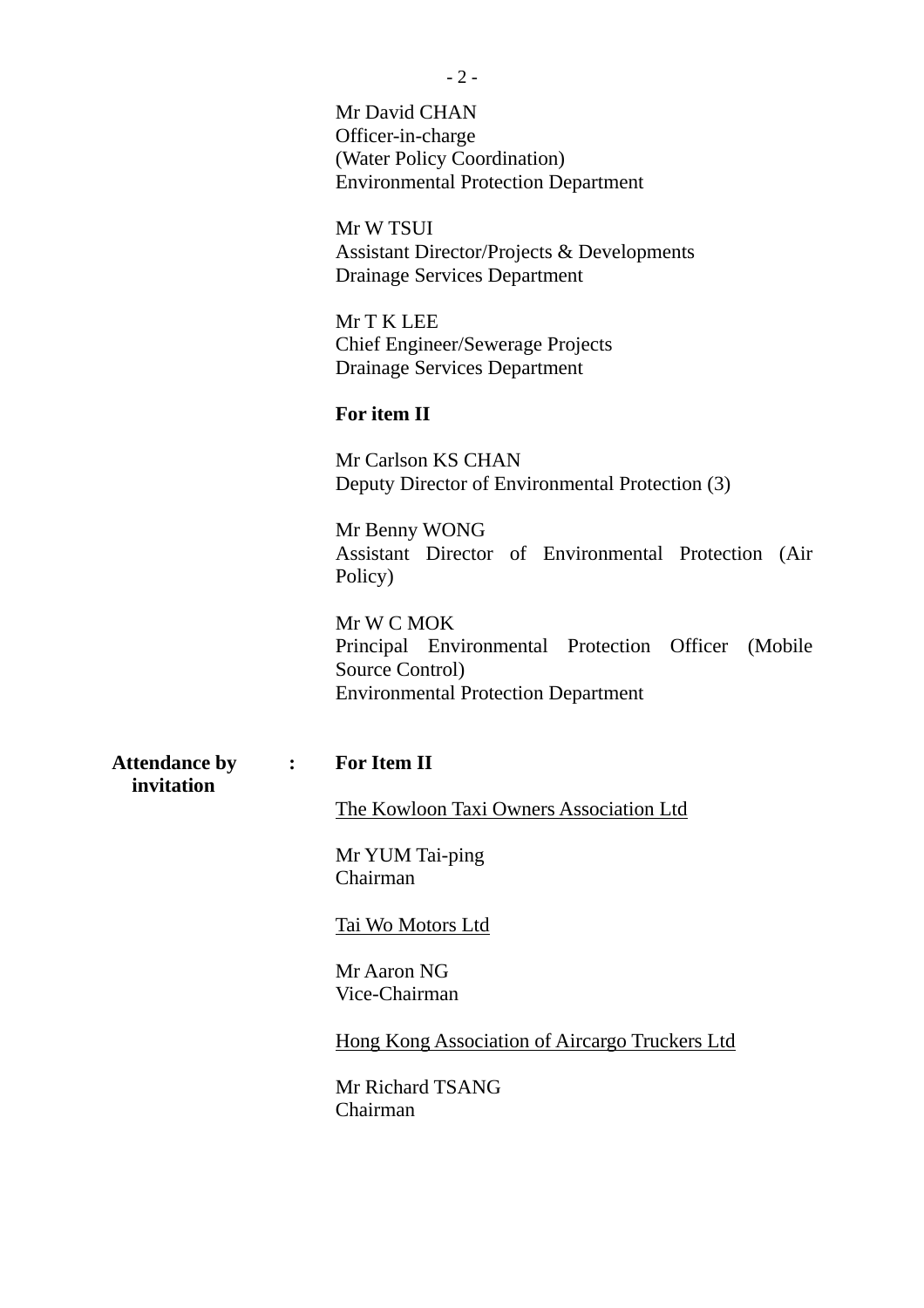#### Right Hand Drive Motors Association Ltd

Mr Paul LAW Founder Chairman

United Friendship Taxi Owners and Drivers Association Ltd

Mr LEUNG Chak-sang Chairman

Organization of Hong Kong Drivers

Mr IP Wai-chi Chairman

Public Light Bus General Association

Mr LING Chi-keung Chairman

New Territories Taxi Drivers' Right Alliance

Mr LEUNG Yee-weng Chairman

The Taxi Operators Association Ltd

Mr LEUNG Shiu-cheong Chairman

China Hong Kong and Macau Boundary Crossing Bus Association

Mr CHAN Chun-yee General-Secretary

Public Omnibus Operators Association Ltd

Mr Peter MOK Secretary-General

Hong Kong Container Tractor Owner Association

Mr CHAN Fu-chuen **Director**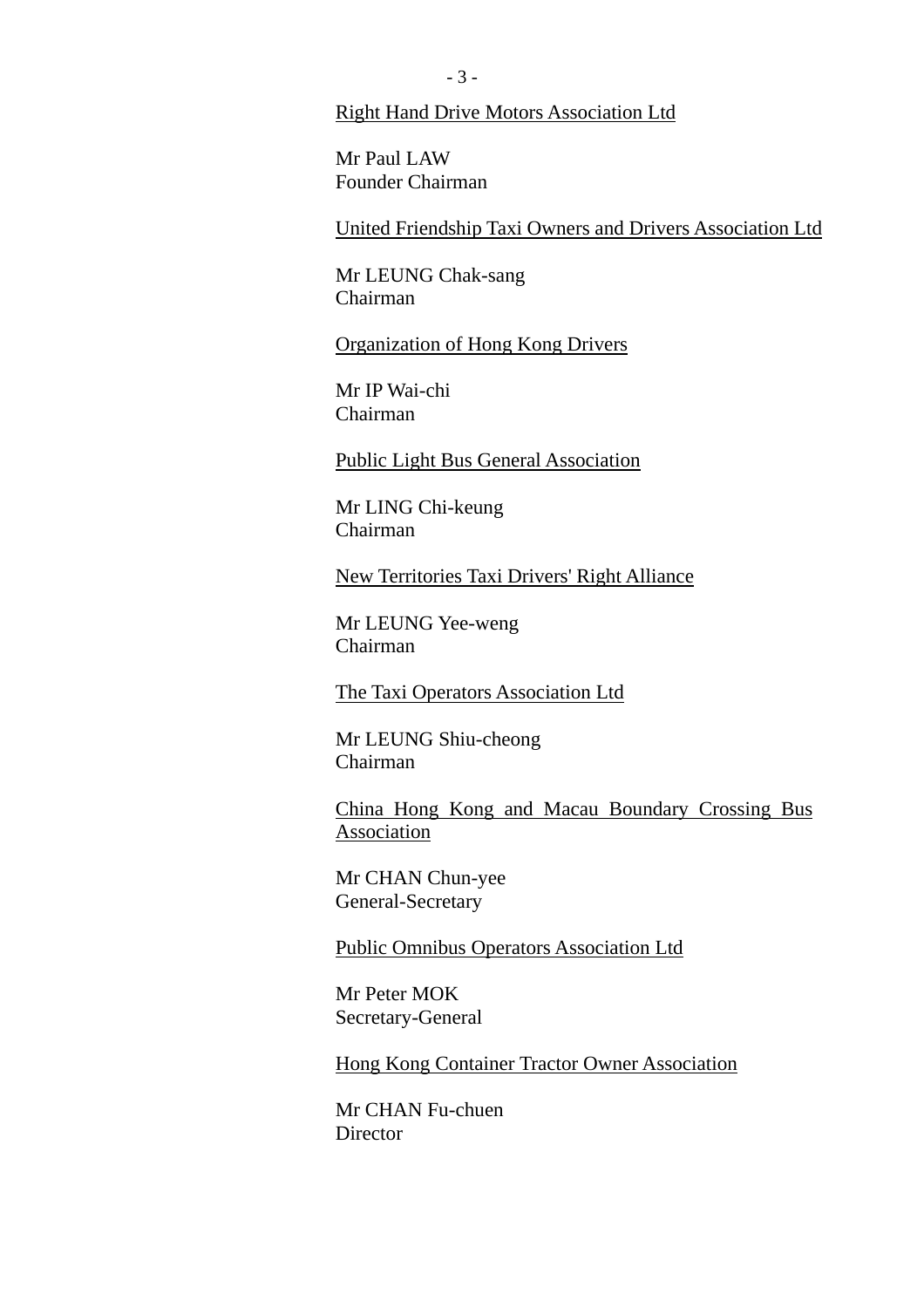Transport and Logistics Workers Union

Mr TAM Wai-to President

Tsuen Wan District Tourists and Passengers Omnibus Operators Association

Mr CHENG Man-kin Committee Member

N.W. Area Taxi Drivers and Operators Association

Mr WONG Wing-chung Chairman

汽車交通運輸業總工會公共小巴分會

Mr AU YEUNG Ming **Director** 

Lam Tin Wai Hoi Public Light Bus Association

Mr NGAI Chor Chairman

Hong Kong Kowloon Taxi Lorry & Owners' Association Ltd

Mr WONG Po-keung Vice Chairman

Association of Engineering Professionals in Society Ltd

Ir YIM Kin-ping Senior Vice Chairman

The Conservancy Association

Dr HUNG Wing-tat **Director** 

The Hong Kong Institution of Engineers

Ir Peter WONG Vice President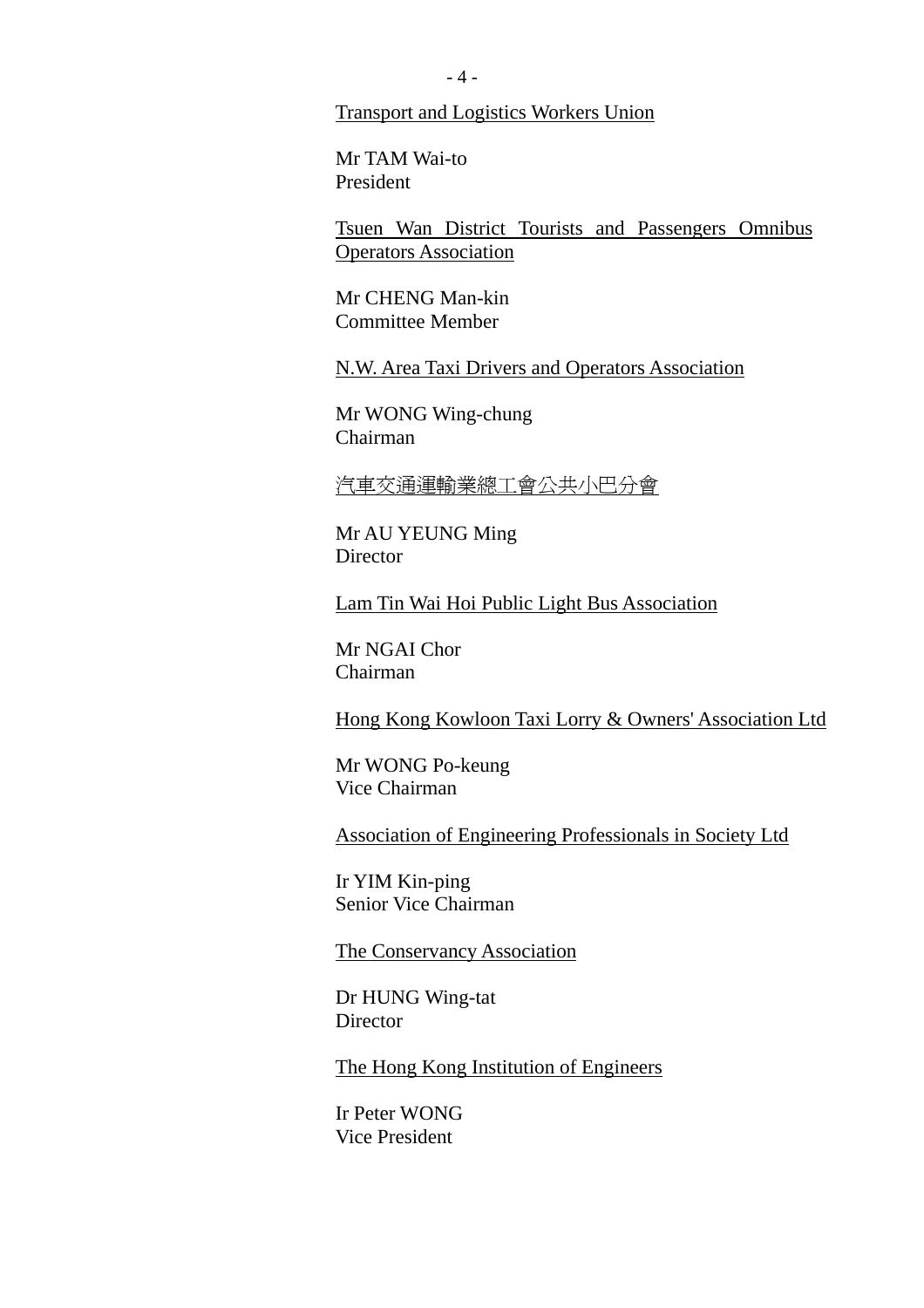#### Sun Hing Taxi Radio Service General Association

Mr CHAN Wai-ming President

Quality Driver Training Centre Ltd

Mr Stephen CHENG Chairman

Kowloon Truck Merchants Association Ltd

Mr LEUNG Kun-kuen Chairman

Hong Kong Society of Articulated Vehicle Driving Instructors Ltd

Mr TANG Poon-kun President

The Hong Kong Taxi and Public Light Bus Association Ltd

Mr CHIU Sui-fai **Director** 

Kowloon Motor Driving Instructors' Association Ltd

Mr CHEUNG Tai-wa Salary Director

Democratic Alliance for Betterment and Progress of Hong Kong

Mr Ricky WONG Deputy Spokesman on Environmental Policies

Hong Kong Automobile Association

Mr Wesley WAN President

Association for the Rights of Taxi Drivers

Mr Andy LI President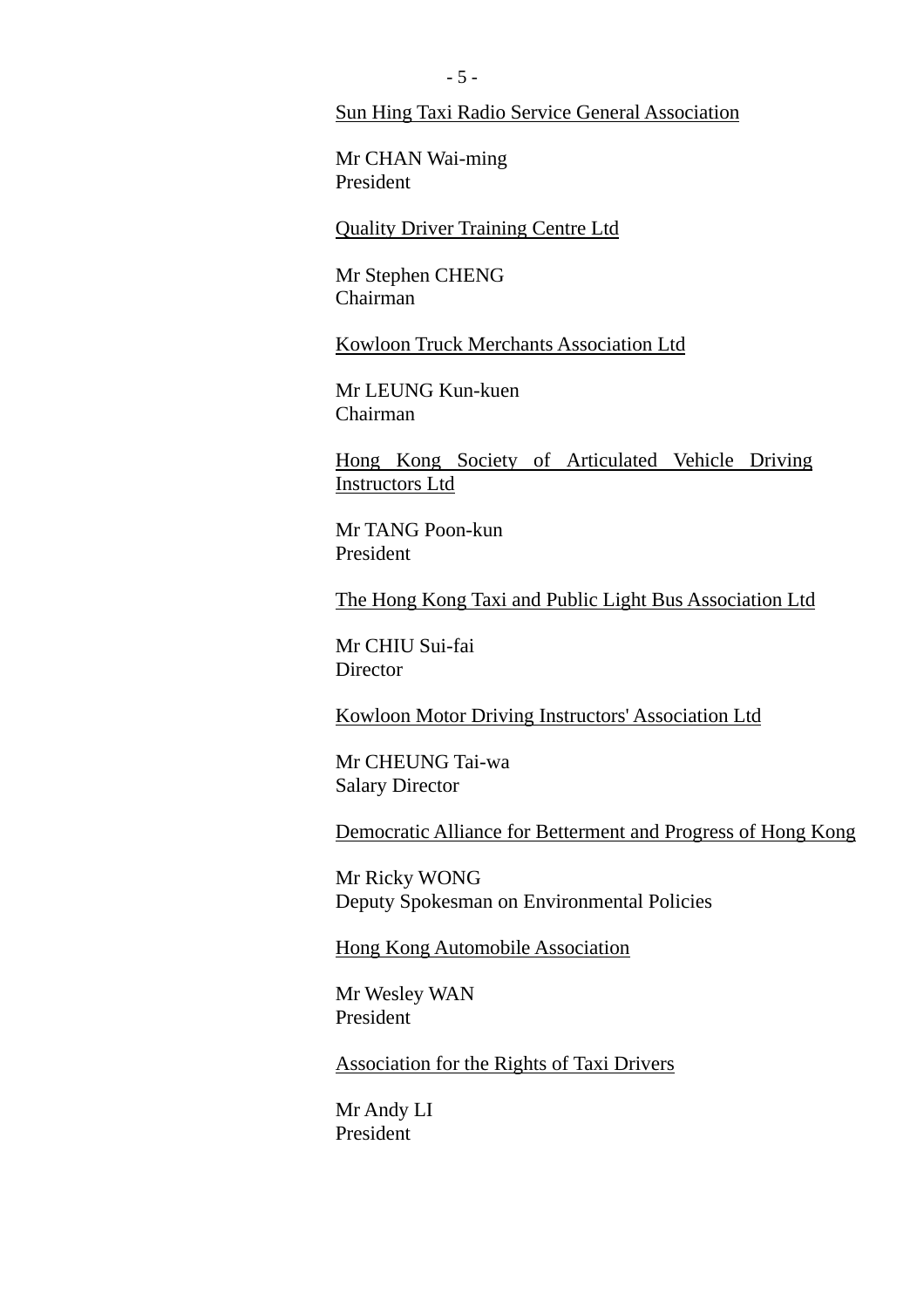N.T. Operations Union

Mr CHAN Shu-sang Chairman

Taxi Dealers and Owners Association Ltd

Mr NG Kwan-sing President

Hong Kong District Tourists and Passengers Omnibus Operators Association

Mr David CHAN Chairman

New Lantau Bus Co. (1973) Ltd

Mr WONG Wah Administration Manager

Mini Spotters

Ms Annelise CONNELL Spokesperson

Rights of Taxi Owner and Driver Association Ltd

Mr LAU Kim-wan Chairman

Wai Yik H.K. Kln. and N.T. Taxi Owners Association Ltd

Mr LI Kwok-ying Vice Chairman

- **Clerk in attendance :** Miss Becky YU Chief Council Secretary (1)1
- **Staff in attendance :** Mrs Mary TANG Senior Council Secretary (1)1

Miss Mandy POON Legislative Assistant (1)4

**\_\_\_\_\_\_\_\_\_\_\_\_\_\_\_\_\_\_\_\_\_\_\_\_\_\_\_\_\_\_\_\_\_\_\_\_\_\_\_\_\_\_\_\_\_\_\_\_\_\_\_\_\_\_\_\_\_\_\_\_\_\_\_\_\_\_\_\_\_**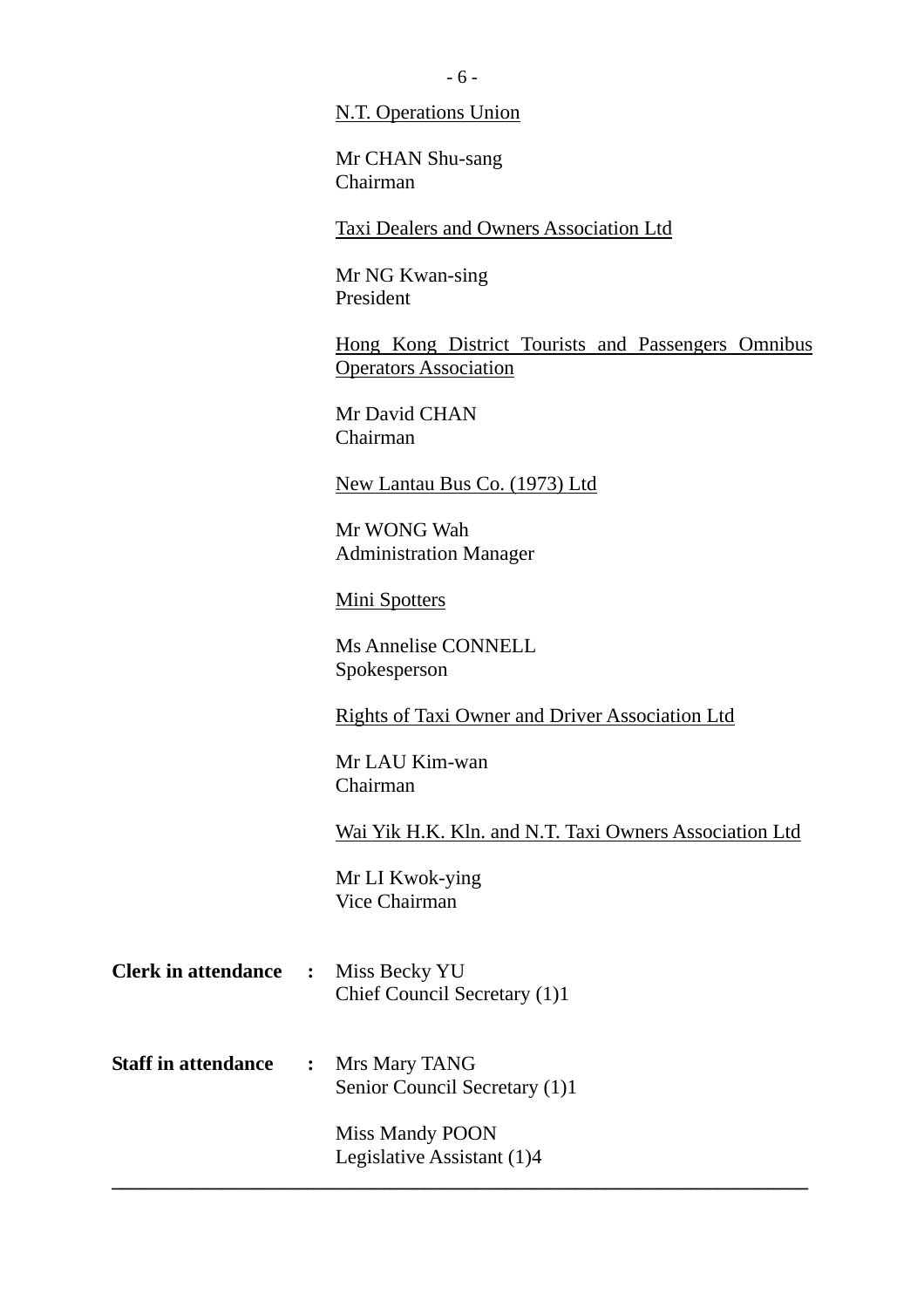Action  $-7 -$ 

# **I. Provision of sewerage facilities at Tai Po Tai Wo Road and Mang Kung Uk in Port Shelter**

(LC Paper No. CB(1) 519/07-08(01) **—** Administration's paper on provision of sewerage facilities at Tai Po Tai Wo Road and Mang Kung Uk in Port Shelter)

 The Assistant Director of Drainage Services (Projects & Developments) (AD/P&D, DSD) gave a power-point presentation on the proposed provision of sewerage facilities at Tai Po Tai Wo Road and Mang Kung Uk in Port Shelter.

Admin 2. Mr LAU Kong-wah said that the two sewerage projects would have the support of the District Councils as both were long awaited by the residents. Noting that there were villages in the vicinity of Tai Wo Road and Mang Kung Uk which had yet to be provided with sewerage connections, he enquired about the timetable for the completion of sewerage network for these unsewered villages. AD/P&D said that a number of sewerage projects were being concurrently implemented by the Drainage Services Department (DSD) for the unsewered villages in Lam Tsuen. While the main trunk sewer in Lam Tsuen was expected to be completed in 2011, planning for other sewerage projects in the vicinity, such as 332 DS, was already at the stage of public consultation. At members' request, the Administration undertook to provide information on the latest progress of delivery of related sewerage projects for the unsewered villages in the vicinity of Tai Wo Road and Mang Kung Uk.

Admin Admin 3. Ms Emily LAU supported the early completion of the sewerage projects for the unsewered villages given the sound fiscal situation of the Government. These projects would also allow for the creation of the needed employment opportunities for the construction industry. In this connection, the Administration was requested to provide a list of sewerage projects for all the unsewered villages, their expected schedules for completion and the latest progress. As regards the proposed provision of the pumping station at Tai Po Tai Wo Road, Ms LAU agreed that greening measures should be put in place to improve the aesthetics of the surrounding area. Given that the pumping station might be a source of noise nuisance, she asked if the neighbouring residents were made aware of the proposed provision. AD/P&D said that DSD had been in consultation with the neighbouring villagers for over a year on the provision of pumping station at Tai Po Tai Wo Road, and they had expressed agreement to the pumping station location. In the course of consultation, the location of the pumping station had been adjusted in response to the villagers' views. Efforts would continue to be made to improve the aesthetics of the pumping station. At members' request, the Administration undertook to include in the paper to the Public Works Subcommittee (PWSC) the outcome of consultation on the proposed pumping station near Tai Po Tau Shui Wai with the villagers and the efforts made to address their concerns. Ms LAU enquired why there was no pumping station proposed at Mang Kung Uk. AD/P&D said that the Mang Kung Uk was on a higher location where collected sewage could be conveyed to the existing sewer at Tseung Kwan O.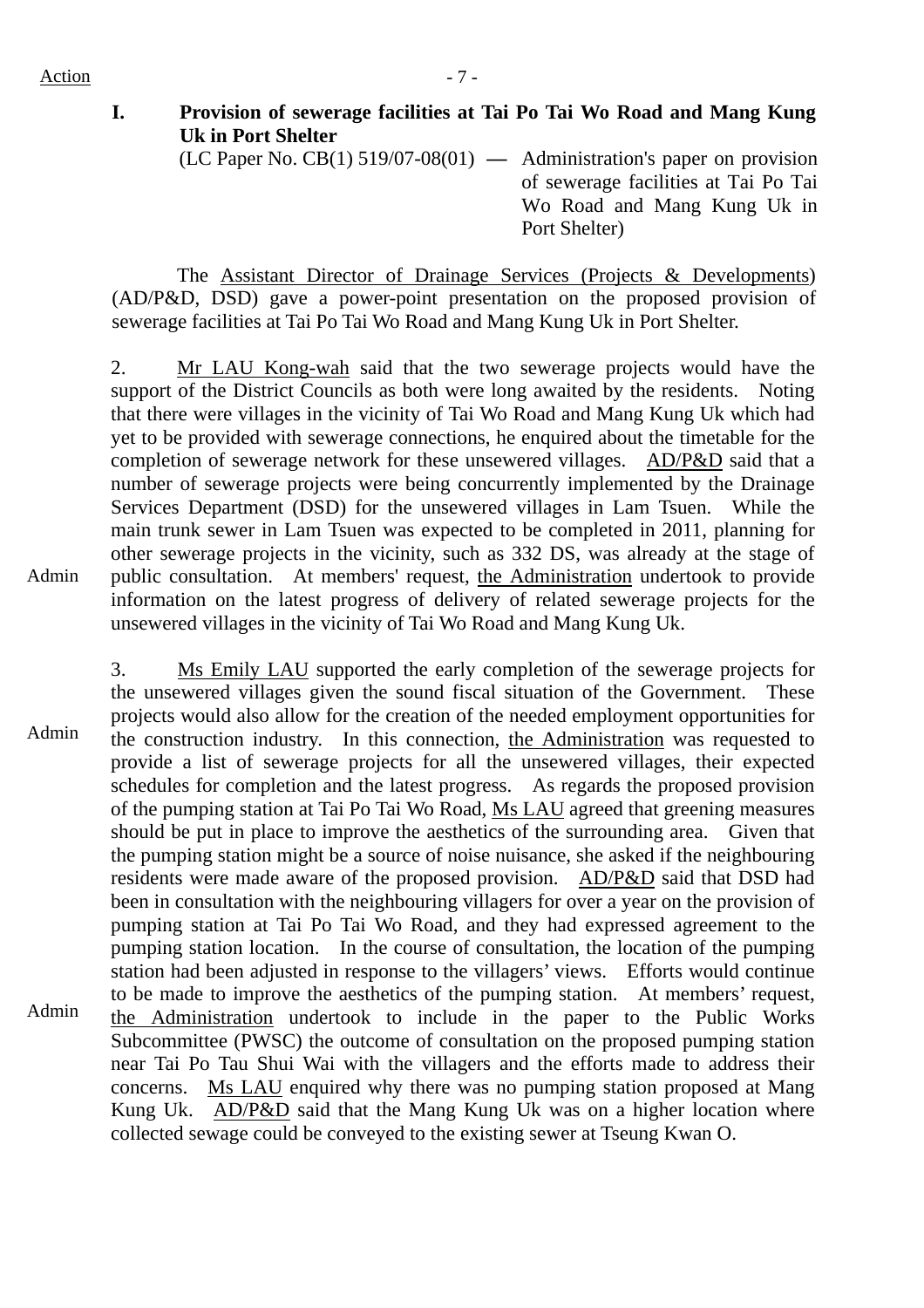4. Mr Howard YOUNG supported the improvements to be made to the unsewered villages. He enquired about the arrangements for the connection of sewage pipes in Lam Tsuen villages to the main sewerage network. AD/P&D said that under 332 DS project, the sewage from the villages in Lam Tsuen would be collected and conveyed through the sewage pipes to the sewerage network. As regards the flow of Lam Tsuen River, the Acting AD/Water Policy said that the water from the River would enter the Tolo Harbour. Given that the project would improve the water quality of Lam Tsuen River which might be used for potable water supply, Mr YOUNG reiterated his support to the project.

5. In concluding, members did not indicate objection to the proposal being submitted to PWSC for consideration in mid February 2008.

#### **II. Public consultation on banning idling vehicles with running engines**

6. In view of the overwhelming response from the trades to attend the meeting, the Chairman said that it had been decided that requests from parties which had only approached the Secretariat the day before the meeting would not be entertained. Instead, they had been requested to submit written views. Notwithstanding, she asked if members would agree to hold another special meeting to receive public views given the far-reaching implications of the proposed ban on idling vehicles with running engines. Members agreed to hold another meeting on Wednesday, 16 January 2008, from 8:30 am to 10:00 am.

Meeting with The Kowloon Taxi Owners Association Ltd

| $(LC$ Paper No. $CB(1)$ 519/07-08(02) — Joint submission from The Kowloon Taxi |
|--------------------------------------------------------------------------------|
| <b>Owners Association Ltd, United Friendship</b>                               |
| Taxi Owners & Drivers Association Ltd and                                      |
| Hong Kong Kowloon Taxi & Lorry Owners'                                         |
| Association Ltd.                                                               |

7. Mr YUM Tai-ping, Chairman, said that the proposed ban could not reduce vehicular emissions, and that there would be difficulties in implementing the ban as drivers would switch off their engines when they saw enforcement officers approaching. It was also not operationally feasible to limit the exemptions to the first two taxis at a taxi stand. To comply with the proposed ban, the third taxi and others waiting in line would need to switch on and off their engines frequently while they were waiting. This would adversely affect the batteries and starters and shorten their lifespan. Therefore, he would call for the Administration to exempt taxis from the proposed ban.

Meeting with Tai Wo Motors Ltd (LC Paper No. CB(1) 519/07-08(03))

8. Mr Aaron NG, Vice-Chairman, echoed that taxi drivers, particularly for those waiting in line at taxi stands, would need to frequently switch off and restart their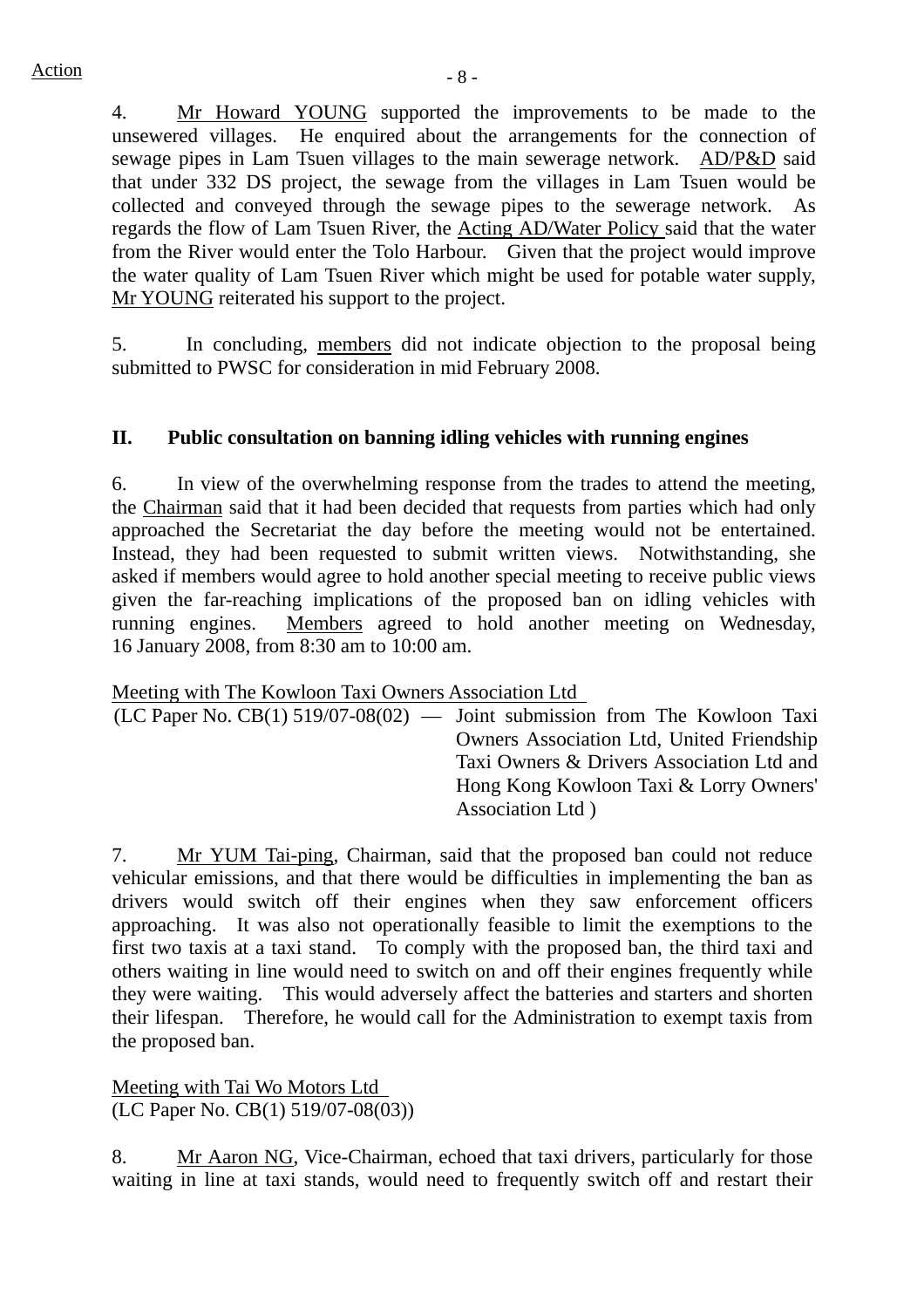engines in order to comply with the ban. As there might be limit to which an engine could be switched off and restarted, he requested the Environmental Protection Department (EPD) to conduct a study on the impact of frequent ignition on engine performance.

## Meeting with Hong Kong Association of Aircargo Truckers Ltd

9. Mr Richard TSANG, Chairman, said that he supported measures to be put in place to educate the public on the need to switch off engines while idling, but he would strongly object to the imposition of a statutory ban on idling vehicles as it would have adverse impact on the operation of certain vehicles, such as aircargo truckers, if they were required to switch off their engines while queuing.

#### Meeting with Right Hand Drive Motors Association Ltd

10. Mr Paul LAW, Founder Chairman, said that while the Association was supporting the control on idling vehicles with running engines in principle, there were a number of issues which had to be considered before implementing the control -

- (a) exemption should be granted when the ambient temperature reached a specified level;
- (b) drivers and passengers who were able to submit medical proofs that they could not tolerate hot weather due to health problems should be allowed to keep their engines on while idling; and
- (c) exemption should be granted to certain types of vehicles with a genuine need to keep engines idling for operational reasons.

#### Meeting with United Friendship Taxi Owners & Drivers Association Ltd

11. Mr LEUNG Chak-sang, Chairman, said that while the United Friendship Taxi Owners & Drivers Association Ltd would support measures to protect the environment, it would have reservations on the proposed ban. He pointed out that the need to frequently switch off and restart engines in order to comply with the ban would generate more emissions, shorten the lifespan of starters and car batteries and increase the operating cost of the taxi trade. The frequent restarting of engines might also lead to engine breakdown, resulting in more traffic problems. He requested that taxis should be exempted from the ban.

#### Meeting with Organization of Hong Kong Drivers

12. Mr IP Wai-chi, Chairman, said that Hong Kong should not take the lead in introducing the statutory ban on idling engines as this would inevitably give rise to a lot of unrest and complaints which would not be conducive to developing a people-based governance. Instead, measures should be mapped out to educate the public on the need to switch off engines while idling.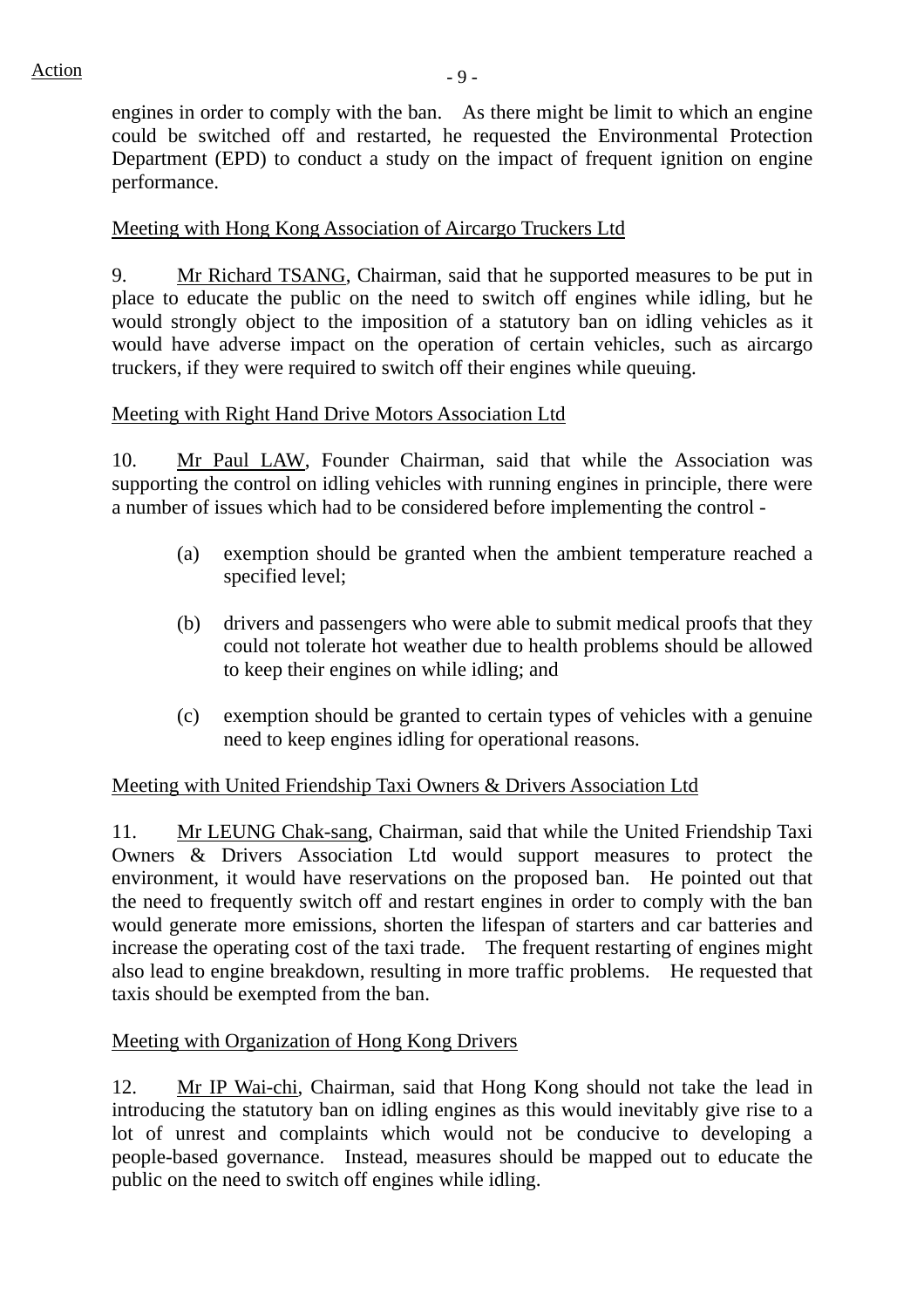#### Meeting with Public Light Bus General Association (LC Paper No. CB(1) 319/07-08(01))

13. Mr LING Chi-keung, Chairman, said that while the Association would support measures to protect the environment, it could not accept the proposed ban on idling vehicles in the absence of detailed guidelines on the ban. He pointed out that it would be difficult to define which public light buses (PLBs) at a PLB stand should be allowed to keep their engines on given that there were PLBs of different routes all waiting in queues. He also cautioned that the frequent switching on and off of engines would lead to extensive wear and tear, resulting in engine breakdown which would give rise to more traffic problems.

## Meeting with New Territories Taxi Drivers' Right Alliance

14. Mr LEUNG Yee-weng, Chairman, said that the need to frequently switch off and restart engines in order to comply with the ban would generate more emissions, shorten the lifespan of starters and car batteries, resulting in an increase in such waste to be disposed of at landfills. As such practices were not environmental friendly at all, it was not considered worthy to pursue control on idling vehicles with running engines. Besides, drivers of tourist and public buses would need to keep their engines running to maintain their air-conditioning for the comfort of passengers, particularly in hot weather. This was particularly so in times of rainy weather, when the windows could not be opened. He requested that a study should be made on the impact of frequent switching on and off of engines on the lifespan of batteries.

## Meeting with The Taxi Operators Association Ltd

15. Mr LEUNG Shiu-cheong, Chairman, said that the taxi trade had all along been committed to protecting the environment as evidenced by the switch to liquefied petroleum gas (LPG) taxi. However, it seemed that the environmental performance of LPG taxi was not as environment friendly as what was advocated by the Administration in view of the proposed ban. He pointed out that the frequent switching on and off of air-conditioning would result in significant temperature changes which might have impact on the health of drivers. Therefore, a statutory ban on idling vehicles with running engines was not recommended for the safety and comfort of passengers.

#### Meeting with China Hongkong and Macau Boundary Crossing Bus Association (LC Paper No. CB(1) 519/07-08(06))

16. Mr CHAN Chun-yee, General-Secretary, said that while the Association would support measures to control idling engines, it held the view bus drivers would have difficulties in complying with the proposed ban, particularly for those buses with fixed windows. The drivers would have no choice but to keep their engines running while idling to keep the air-conditioning on for the comfort of passengers. As such, consideration should be given to exempting buses with fixed windows from the ban if there were passengers on board.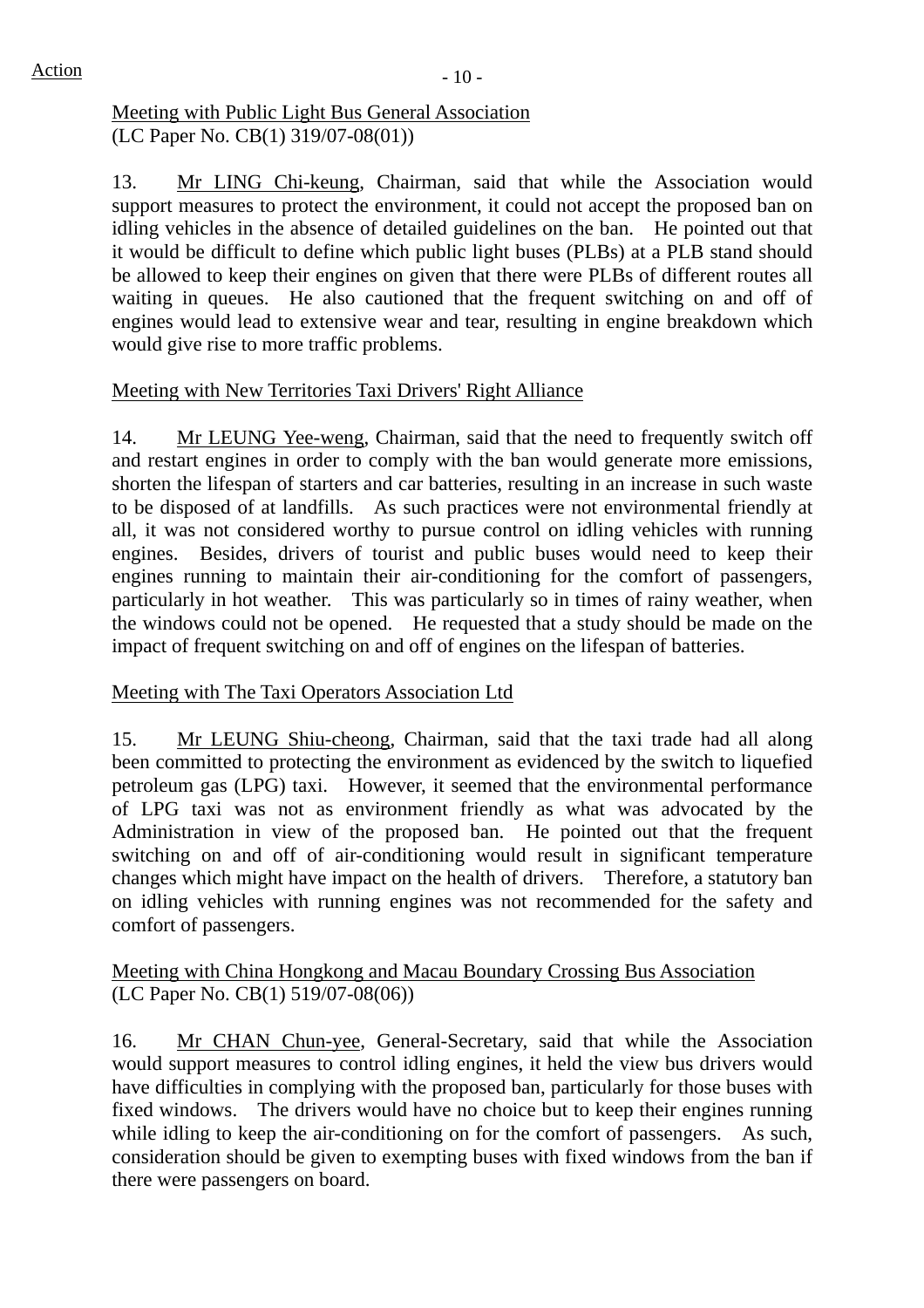#### Meeting with Public Omnibus Operators Association Ltd (LC Paper No. CB(1) 519/07-08(07))

17. Mr Peter MOK, Secretary-General, said that there were a number of technical issues which had to be resolved before implementing the proposed ban on idling vehicles with running engines. As public buses provided service to the entire community, he would support that exemptions should be granted to buses with passengers on board.

# Meeting with Hong Kong Container Tractor Owner Association

18. Mr CHAN Fu-chuen, Director, said that while the Association was in support of measures to protect the environment, it was concerned about the adverse environmental impacts associated with the proposed ban since frequent switching on and off of engines might generate more emissions. It would also increase the operating costs as a result of the wear and tear of starters and batteries as well as the possible conflict between drivers and enforcement officers. Before implementing the ban, publicity should be stepped up to improve public awareness on the need to control idling engines. Exemptions should be granted to certain locations and vehicle types which required to keep their engines running while idling. There should also be clear guidelines for the enforcement of the ban.

#### Meeting with Transport & Logistics Workers Union (LC Paper No. CB(1) 519/07-08(08))

19. Mr TAM Wai-to, President, said that the Union supported measures to protect the environment, but questioned the effectiveness of the proposed ban on idling vehicles with running engines. He pointed out that as opposed to vehicular emissions, pollutants from the Mainland were indeed the major source of air pollution. Therefore, the proposed ban would not achieve significant improvements to air quality. He was also concerned about the conflict which might arise between drivers and traffic wardens in enforcing the ban as well as the health impact on passengers if the air-conditioning had to be switched off while idling. He therefore urged the Administration not to use legislative means to control idling engines.

#### Meeting with Tsuen Wan District Tourists and Passengers Omnibus Operators Association (LC Paper No. CB(1) 519/07-08(04))

20. Mr CHENG Man-kin, Committee Member, said that the imposition of the proposed ban would undermine the operation of tourist buses. It would also cause inconvenience to bus operators and discomfort to passengers since most of the buses were installed with fixed windows which could not be opened. In times of hot weather, the temperature inside bus cabins could be as high as 65℃ without airconditioning. Passengers would suffer from heat strokes if exposed to such extreme temperatures. In order to maintain an optimum temperature of 26 °C, there was a need to turn on the air-conditioning for 15 minutes before boarding of passengers.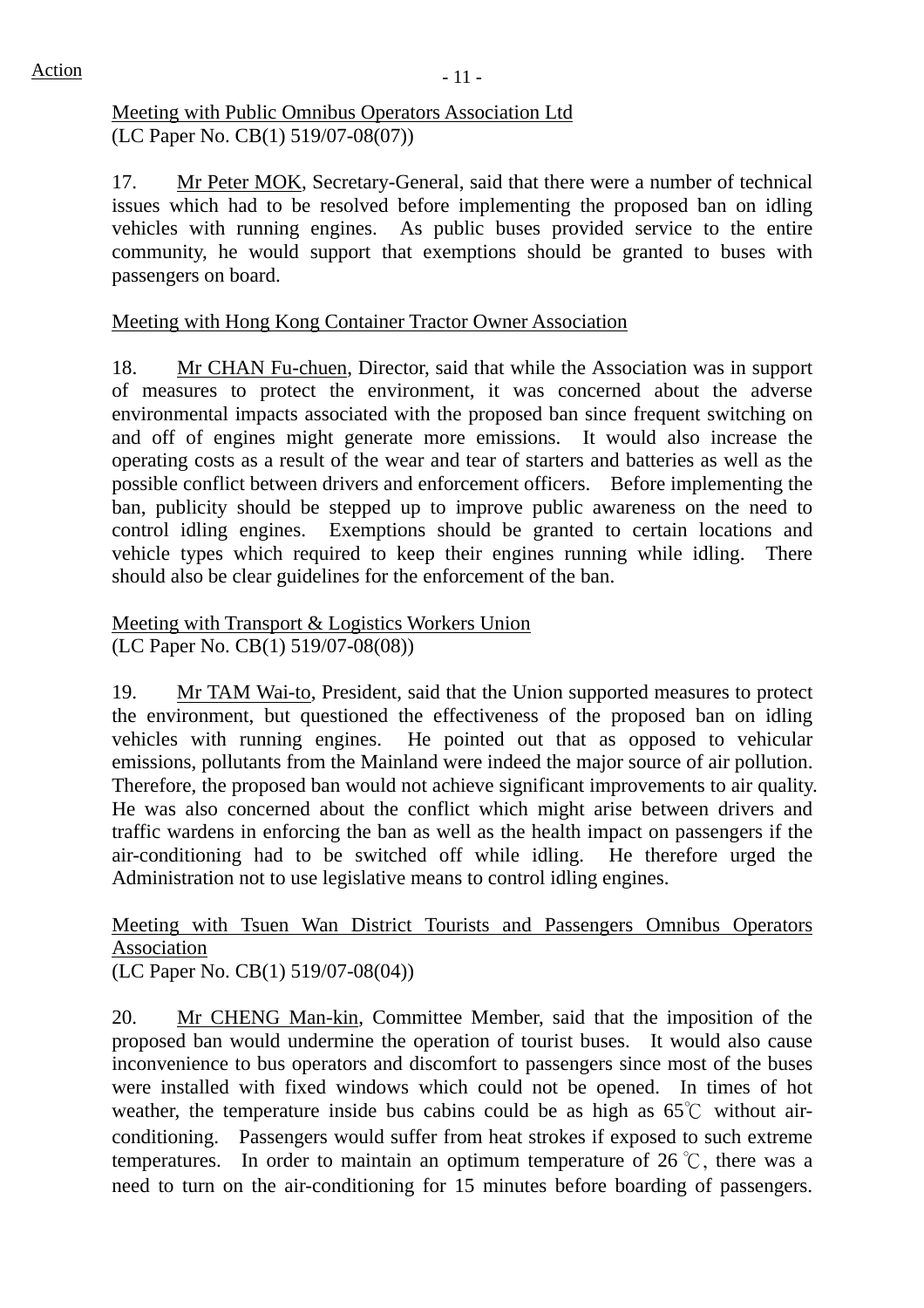$Action$  - 12 -

The proposed ban would discourage tourists from visiting Hong Kong as they might not be able to withstand the discomfort without air-conditioning while vehicles were idling, particularly during the hot summer months. It was hoped that exemptions could be granted to tourist buses and omnibuses with passengers on board.

Meeting with N. W. Area Taxi Drivers & Operators Association (LC Paper No. CB(1) 519/07-08(09))

21. Mr WONG Wing-chung, Chairman, said that the Association was strongly opposed to the imposition of a statutory ban on idling vehicles with running engines. As taxis were meant to provide a fast and comfortable way of travel, the proposed ban would give rise to discomfort and discourage passengers from traveling on taxis. It would also reduce the competitiveness of taxis as a means of transport and undermine the operation of the taxi trade. Given that the environmental performance of taxis had been much improved following the switch to the use of LPG, he urged that consideration should be given to exempting taxis from the ban.

# Meeting with 汽車交通運輸業總工會公共小巴分會

22. Mr AU YEUNG Ming, Director, said that drivers would support measures to improve roadside air quality as most of them had to spent more than nine hours per day on the roads. However, the proposed ban was not acceptable on account of the inconvenience it would bring to drivers. He also criticized the Administration for exaggerating the effects of emissions from idling vehicles with running engines. Given that there were only 501 complaints on idling engines in 2006, this would not justify the introduction of the ban. He said that the Association would object to the proposed ban.

Meeting with Lam Tin Wai Hoi Public Light Bus Association (LC Paper No. CB(1) 519/07-08(10))

23. Mr NGAI Chor, Chairman, said that while the Association would support measures to protect the environment, it held the view that the proposed ban would not be able to improve the air quality but might give rise to even more emissions instead. By way of illustration, if PLBs at PLB stands were to comply with the ban which only provided exemption to the first two PLBs, the third bus and others waiting in line would need to switch off and restart engines every time they moved forward. This would generate even more emissions when compared with idling vehicles with running engines. The frequent switching off and restarting engines might also result in the breakdown of vehicles. Therefore, the Association considered that the ban should not apply to the PLB trade.

Meeting with Hong Kong Kowloon Taxi & Lorry Owners' Association Ltd (LC Paper No. CB(1) 519/07-08(11))

24. Mr WONG Po-keung, Vice Chairman, said that the Association was supportive of measures to protect the environment as evidenced by the switch to LPG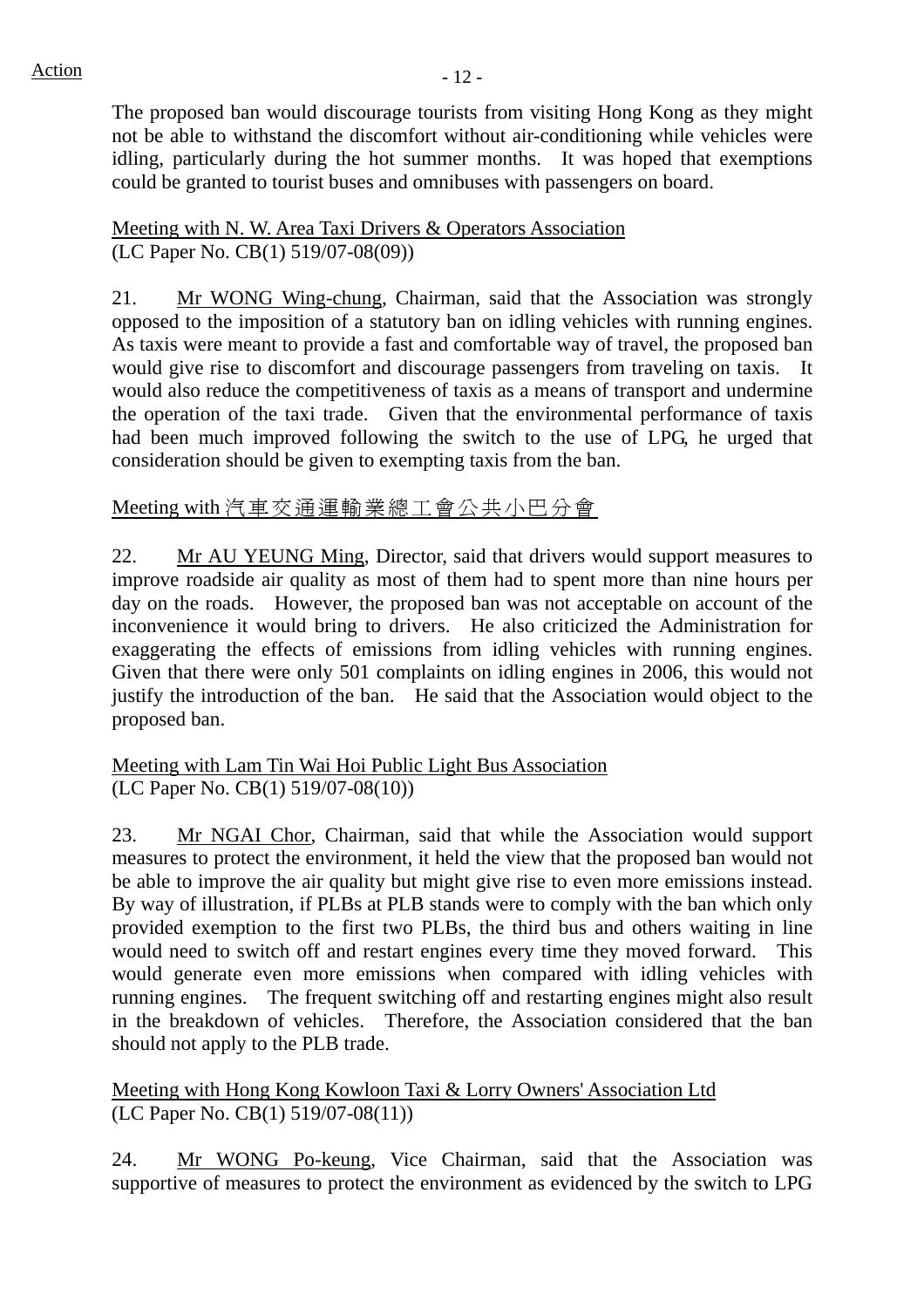taxis. However, it did not agree that the proposed ban would improve the air quality. Given the long queues of taxis waiting at taxi stands, the frequent switching off and restarting of engines to comply with the ban would result in more emissions than idling vehicles with running engines. Besides, in times of hot weather when the ambient temperature was close to 40℃, there was a need to turn on the engines for a while before the cabin could achieve an optimum temperature for the comfort of passengers. Taxi drivers would also need to keep the air-conditioning on when raining to reduce condensation which would fog the glass panels within the enclosed cabin, thereby affecting driving safety. Therefore, the Association urged the Administration to permanently exempt taxis from the ban.

#### Meeting with Association of Engineering Professionals in Society Ltd (LC Paper No. CB(1) 519/07-08(12))

25. Ir YIM Kin-ping, Senior Vice Chairman, said that there was a need to impose a ban on idling vehicles with running engines since there were many drivers who would tend to turn on the air-conditioning for their own comfort while vehicles were idling. The proposed ban would reduce roadside pollution, protect public health and promote public awareness on the need to switching off idling engines. The proposal was a part of the Blue Skies Campaign and was in line with sustainability principles. A cleaner environment with better air quality would certainly attract more visitors and invite more overseas investments. He nevertheless agreed to the need for exemptions for certain types of vehicles with operational needs.

#### Meeting with The Conservancy Association (LC Paper No. CB(1) 519/07-08(13))

26. Dr HUNG Wing-tat, Director, said that emissions from idling vehicles would aggravate roadside pollution and thus affecting the health of people, in particular those who have to work long periods by the roadside. The problem was further exacerbated by the tower building blocks by the roadside which hindered the dispersion of vehicle exhaust emissions. There was a need to introduce legislation to prevent drivers from leaving air-conditioning on just for their own comfort while vehicles were idling.

Meeting with The Hong Kong Institution of Engineers (HKIE) (LC Paper No. CB(1) 519/07-08(14))

27. Ir Peter WONG, Vice President, said that while HKIE would welcome measures to improve air quality, it did not support the proposed ban for the following reasons -

(a) there was no evidence to suggest that emissions from idling vehicles with running engines had posed a serious problem which would justify the need for the introduction of a statutory ban;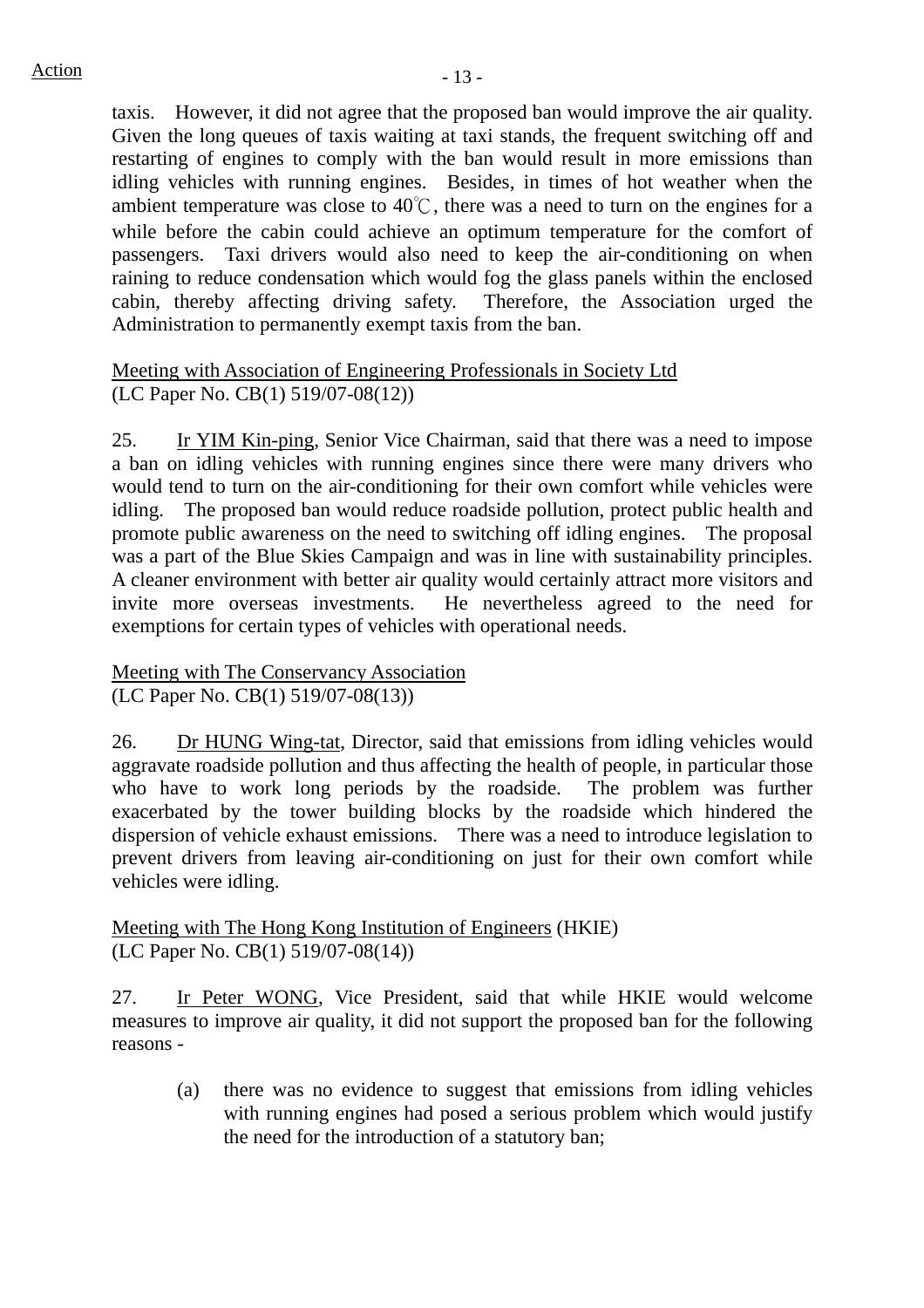- (b) there were practical difficulties in implementing the ban since certain types of engines would require idling time during starting and switching off;
- (c) if the proposal would allow an offender to dispute liability for contravention in a magistrate court after receiving a fixed penalty ticket on the spot, it would be promulgating the preference of rule of law instead of the rule of law; and
- (d) vehicle emissions could be more effectively reduced with the use of more environment-friendly fuels and reduced air-conditioning.

He also pointed out that the Singapore experience was not relevant to Hong Kong since there were ample parking spaces in Singapore and its urban design was different from that of Hong Kong.

*(Post-meeting note:* In its letter to the Panel on 21 April 2008, HKIE indicated that while the record was essentially correct, the true context might be amiss by those readers who might not have the chance to review its complete submission. With members' agreement, the first sentence of paragraph 27 should read "While HKIE would welcome measures to improve air quality, including the statutory ban to require idling engines to be switched off, it did not support the proposed summary ban on an all-year-round, 24 hours a day and territory-wide basis without gapping provisions for the following reasons".)

Meeting with Sun Hing Taxi Radio Service General Association (LC Paper No. CB(1) 519/07-08(15))

28. Mr CHAN Wai-ming, President, said that the Association was opposed to the imposition of the proposed ban across the board. He said that the ban would threaten the survival of the taxi trade.

Meeting with Quality Driver Training Centre Ltd

29. Mr Stephen CHENG, Chairman, said that he would support a multi-pronged approach to improve air quality. The proposed ban would be an effective measure as it would prevent drivers from keeping air-conditioning on for their own comfort while their engines were idling. Notwithstanding, he held the view that the ban could be lifted during the period from July to September given the hot weather. To minimize the impacts of the ban, consideration should be given to exempting taxis, PLBs, tourist buses, emergency vehicles and vehicles which were required to run their engines for some ancillary purposes. Vehicle manufacturers should be requested to provide more environment-friendly models which would assist in the reduction of emissions.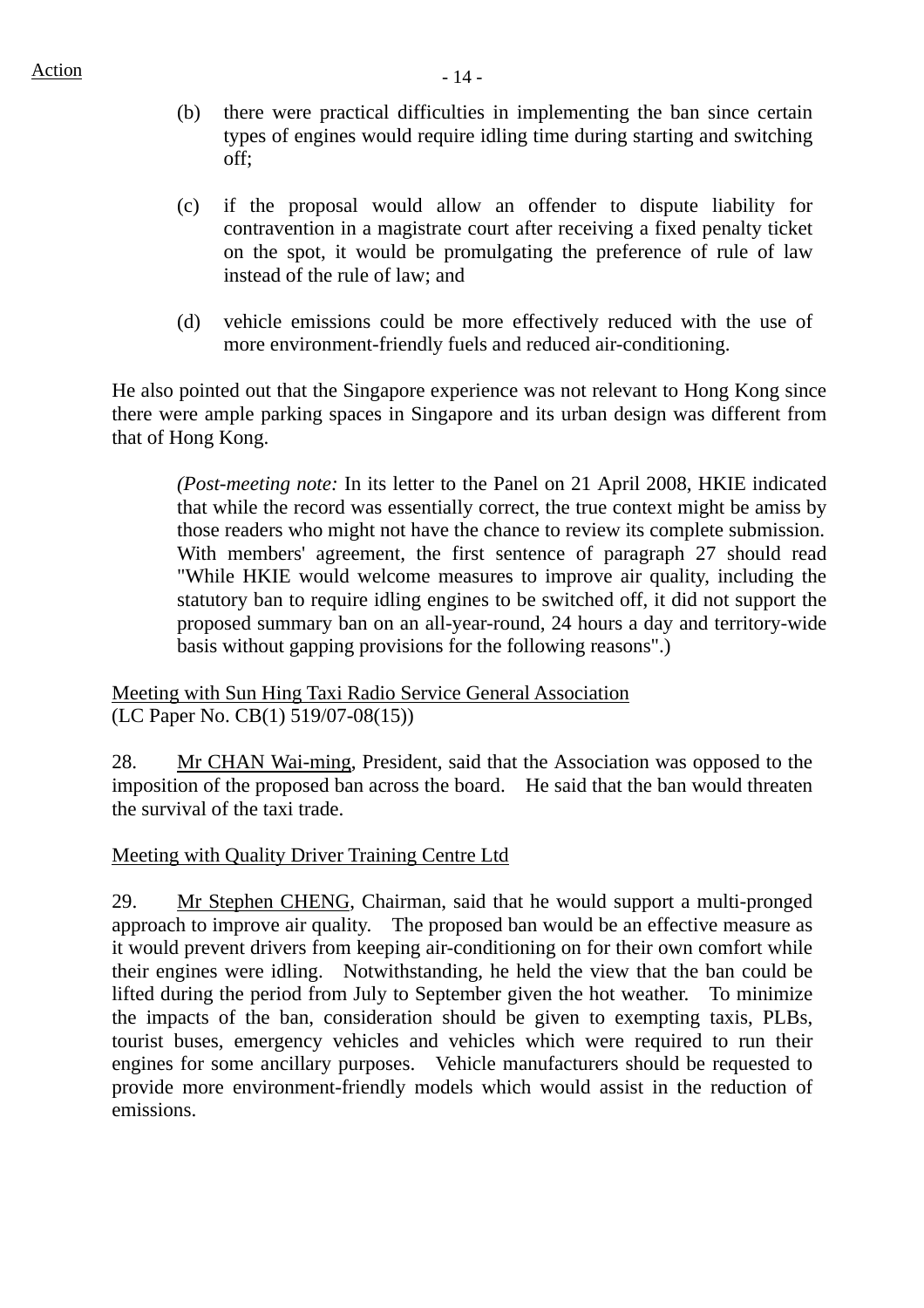#### Meeting with Kowloon Truck Merchants Association Ltd

30. Mr LEUNG Kun-kuen, Chairman, said that the Association would support the implementation of the proposed ban since trucks emitted significant amounts of particulates even when idling. He also supported that exemptions should be granted to taxis, PLBs and trucks with ancillary engines on account of their operational needs. He pointed out that there were certain types of engines, such as turbo engines, which genuinely required idling time during starting and switching off.

# Meeting with Hong Kong Society of Articulated Vehicle Driving Instructors Ltd

31. Mr TANG Poon-kun, President, said that he would support the control on idling vehicles with running engines.

Meeting with The Hong Kong Taxi & Public Light Bus Association Ltd (LC Paper No. CB(1) 519/07-08(18))

32. Mr CHIU Sui-fai, Director, said that the Association would support the proposed ban, but strongly object to its application to taxis and PLBs because they were required to keep their air-conditioning on for the comfort of passengers. They would lose their competitiveness if they failed to do so. The Association therefore urged that consideration should be given to exempting taxis and PLBs from the ban.

Meeting with Kowloon Motor Driving Instructors' Association Ltd (LC Paper No. CB(1) 519/07-08(19))

33. Mr CHEUNG Tai-wa, Salary Director, said that the Association considered that exemptions should be granted for learners under training as their learning would be affected if they were required to often switch off and restart the engines during driving lessons. He also supported that exemptions should be granted to taxis, PLBs, public buses, tourist buses etc to take into account their operational needs.

Meeting with Democratic Alliance for the Betterment and Progress of Hong Kong (DAB) (LC Paper No. CB(1) 519/07-08(20))

34. Mr Ricky WONG, Deputy Spokesman on Environmental Policies, said that DAB would support the proposed ban on idling vehicles with running engines. However, the ban would need to be implemented flexibly to take into account operational needs. Exemptions should be granted to emergency vehicles and vehicles which were required to keep their engines running for some ancillary purposes. He also appreciated that there were difficulties in enforcing the ban at taxi and PLB stands because the frequent switching off and restarting of engines would accelerate the wear and tear of starters and batteries and thus increasing the maintenance costs. DAB would support the implementation of a trial study on the proposed ban in areas such as schools and hospitals as well as the imposition of a fixed penalty of \$320 for non-compliances. It also accepted that violations should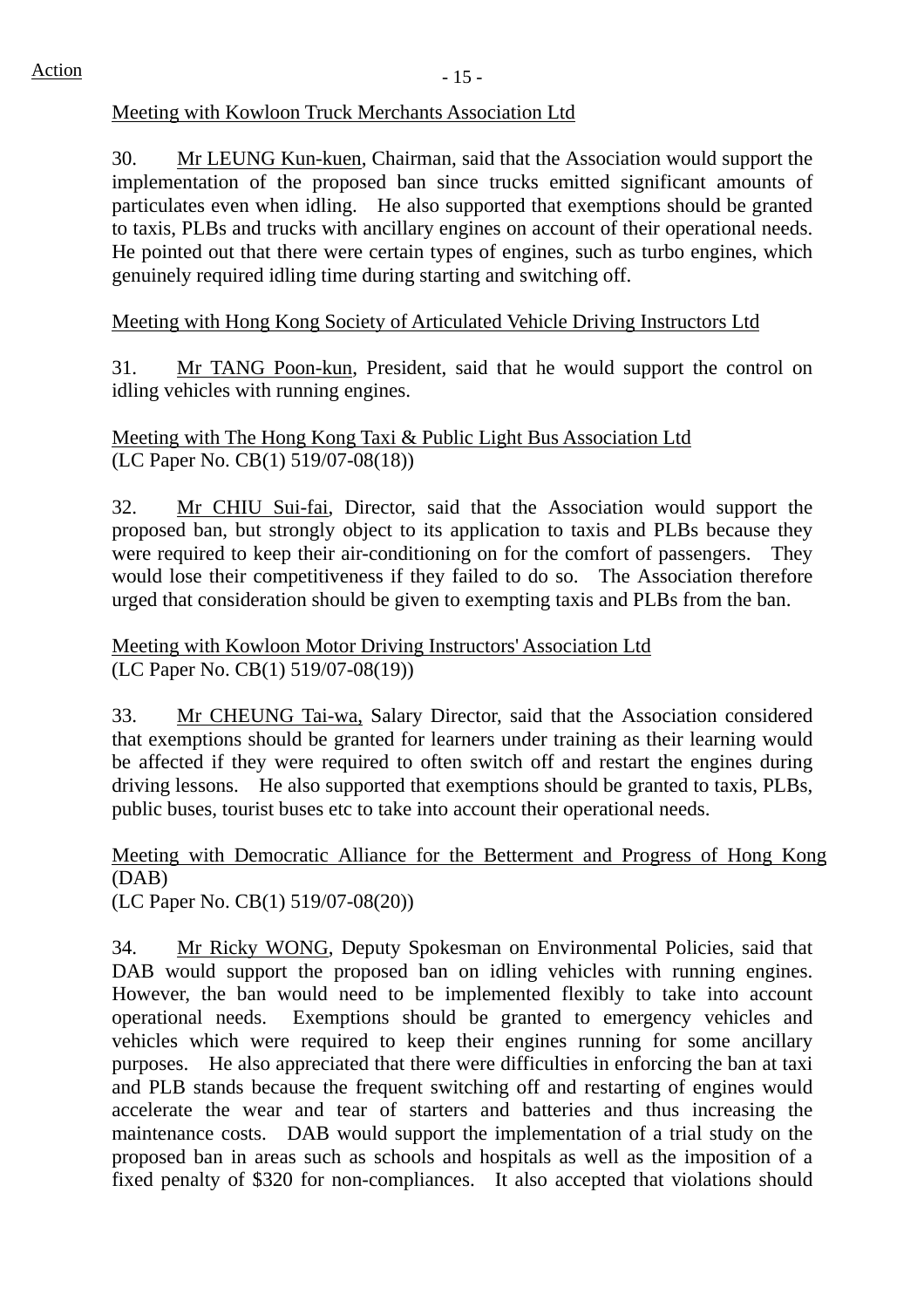not be based on how long an idling engine had kept its engine running as this would create an intractable enforcement problem and could lead to disputes between the law enforcement officers and drivers.

#### Meeting with Hong Kong Automobile Association

35. Mr Wesley WAN, President, said that drivers would tend to switch off their engines of their vehicles while idling given the high cost of fuel. He supported that efforts should be made to educate the public on the need to switch off their idling engines to make this a responsibility and a practice. A trial study on the proposed ban should be implemented near schools and hospitals during the period from November to April. There was also a need for consultation with the affected trades on the implementation details of the ban.

Meeting with Association for the Rights of Taxi Drivers (LC Paper No. CB(1) 519/07-08(22))

36. Mr Andy LI, President, said that the Association was concerned that enforcement problems would arise in the absence of guidelines on how long an engine was considered being kept idling, leading to disputes between law enforcement officers and drivers. He also pointed out that the proposed ban had not taken into account the views of the taxi trade expressed during the consultation in 2000/2001. The Association would urge for exemptions to be given to taxis, PLBs and public buses.

Meeting with N. T. Taxi Operations Union (LC Paper No. CB(1) 519/07-08(23))

37. Mr CHAN Shu-sang, Chairman, questioned the effectiveness of the proposed ban in improving air quality when there were no corresponding efforts by the Mainland to protect the environment. He was concerned that with the implementation of the ban, each taxi might have its engine switched off and restarted for about 500 times each day or 15 000 times a month. This would lead to extensive wear and tear of starters and batteries, particularly in respect of LPG taxis when their performance under such conditions had yet to be tested out. The maintenance and hence the operating cost of taxis would increase as a result. Furthermore, taxi drivers might not be able to withstand the high temperature within the cabin if they were not allowed to turn on the air-conditioning during the hot summer months. The temperature differences arising from the frequent turning on and off of air-conditioning might also have impact on the health of drivers as they would be more prone to diseases. Therefore, the Union was opposed to the proposed ban and would request that the consultation period be extended to September 2008 when LegCo Members and the Administration could be invited to the taxi stands to experience the actual operation of taxis under hot weather.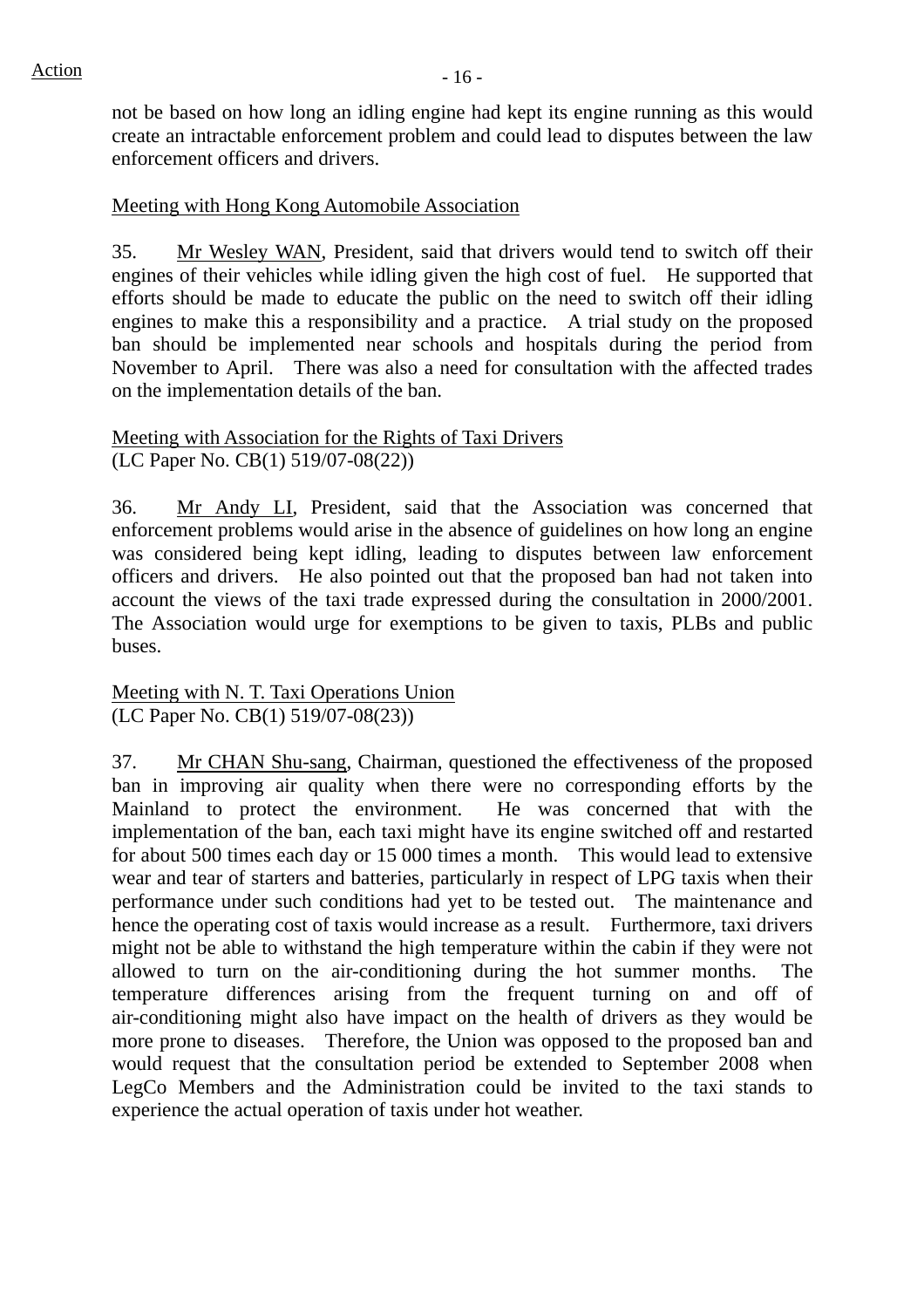#### Meeting with Taxi Dealers & Owners Association Ltd (LC Paper No. CB(1) 519/07-08(24))

38. Mr NG Kwan-sing, President, said that the taxi trade was supportive of the need to protect the environment as evidenced by the switch to LPG taxis. As the proposed ban was not well thought out, he was concerned that it would give rise to compliance difficulty on the part of taxi drivers if the ban was applied territory-wide. He therefore urged for the Administration to grant exemption for the taxi trade.

Meeting with Hong Kong District Tourists and Passengers Omnibus Operators Association (LC Paper No. CB(1) 519/07-08(25))

39. Mr David CHAN, Chairman said that there were practical difficulties for tourist and passenger omnibus operators to comply with the ban. This was because most tourist buses operated on turbo engines which required an idling time of about five minutes during starting and switching off. Furthermore, as the windows of some tourist buses were fixed, the temperature inside the bus could reach as high as 60 ℃ in summer. To allow for the comfort of passengers, air-conditioning had to be turned on for 20 minutes before the boarding of passengers. He considered it necessary for the Administration to take account the interests of the affected trades before implementing the ban. He also requested that exemptions should be granted to buses with passengers on board for the health and comfort of passengers.

## Meeting with New Lantau Bus Co. (1973) Ltd

40. Mr WONG Wah, Administration Manager, said that the company was all along supportive of environmental measures and had invested about \$4 million on emission reduction devices. As most of the bus stands in Lantau were without cover, the temperature inside the bus could reach as high as  $60^{\circ}$  in summer. There was a need to turn on the air-conditioning for a considerable length of time before allowing passengers to board the bus. He would request that public buses be allowed an idling time of 15 minutes to turn on their air-conditioning before boarding of passengers.

Meeting with Mini Spotters (LC Paper No. CB(1) 535/07-08(01))

41. Ms Annelise CONNELL, Spokesperson, said that the Mini Spotters was not an environmental group but a law enforcement group and traffic safety was its primary concern. She said that if there were sufficient police officers to enforce the existing traffic laws, idling engines would have been much reduced. However, the Police could not enforce the law unless it was amended to the effect that any idling could not be tolerated. By way of illustration, the two lanes of idling red minibuses with running engines which were illegally parked at Tung Choi Street would be gone if this was prohibited by law. She said that the Mini Spotters and the Clean Air Action Group would support the application of the ban to all vehicles. They would be conducting a survey on the impact of idling engines on public health. She agreed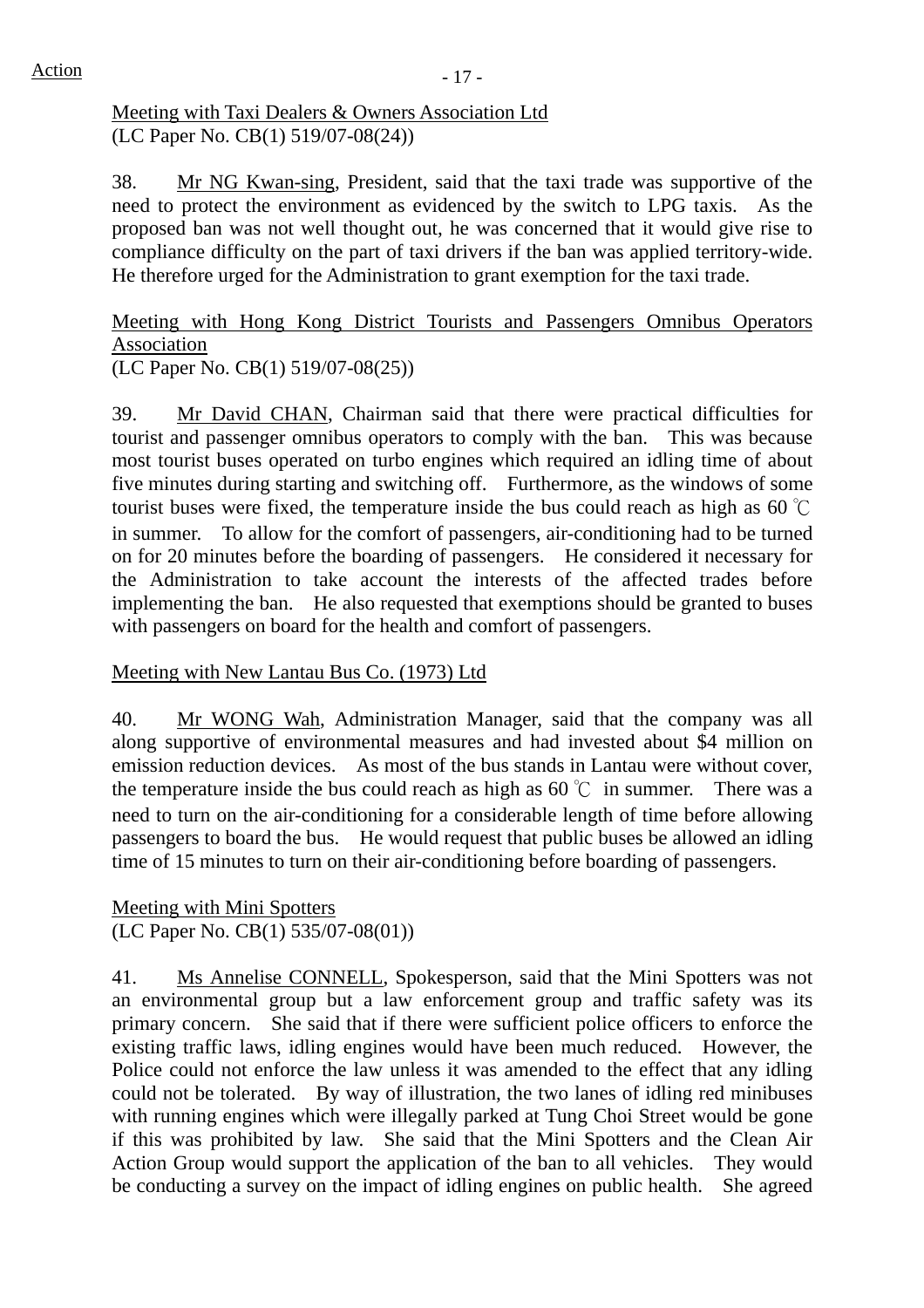that the Panel should hold another meeting so that affected parties, other than those from the transport trades, could attend.

Meeting with Rights of Taxi Owners and Drivers Association Ltd (LC Paper No. CB(1) 519/07-08(30))

42. Mr LAU Kim-wan, Chairman, said that since taxis in Hong Kong were running on LPG, the air quality would not be adversely affected by their exhaust emissions which contained only minimal amounts of particulates. Hence, there might not be a need to require taxi drivers to switch off their idling engines. The frequent switching off and restarting engines in compliance with the ban would lead to extensive wear and tear and increase maintenance and operating costs. It would also cause a lot of inconvenience to the transport trades. He opined that the crux of the air quality problem stemmed from poor air circulation arising from the screening effect of buildings. There was also a need to reduce the emissions from power generation.

## Meeting with Wai Yik HK, Kln & NT Taxi Owners Association Ltd

43. Mr LI Kwok-ying, Vice Chairman, said that he did not support the proposed ban. Apart from the ban, there were a host of other measures which could be imposed to improve air quality.

44. The Chairman also drew members' attention to the following submissions from deputations not attending the meeting –

| LC Paper No. CB(1) 519/07-08(21)   | - Submission from The Democratic     |
|------------------------------------|--------------------------------------|
|                                    | Party                                |
| LC Paper No. CB(1) 519/07-08(26)   | - Submission from 九龍區旅運巴士            |
|                                    | 同業聯會                                 |
| LC Paper No. $CB(1)$ 535/07-08(02) | — Further submission from 九龍區旅       |
|                                    | 運巴士同業聯會                              |
| LC Paper No. CB(1) 519/07-08(27)   | — Submission from Hong Kong Taxi     |
|                                    | Association                          |
| LC Paper No. CB(1) 519/07-08(28)   | — Submission from The Hong Kong      |
|                                    | Union of Light Van Employees         |
| LC Paper No. CB(1) 519/07-08(29)   | - Submission from H.K. Vehicle       |
|                                    | <b>Transportation Association</b>    |
| LC Paper No. CB(1) 519/07-08(31)   | - Submission from Pak Kai Taxi       |
|                                    | <b>Owners Association Ltd</b>        |
| LC Paper No. CB(1) 519/07-08(32)   | — Submission from Green Sense        |
| LC Paper No. CB(1) 519/07-08(33)   | — Submission from Green Council      |
| LC Paper No. CB(1) 535/07-08(03)   | — Submission from Hong<br>Kong       |
|                                    | Kowloon & N.T. Grab. Mounted         |
|                                    | Lorries Association Ltd              |
| LC Paper No. CB(1) 535/07-08(04)   | — Submission from Red Star Logistics |
|                                    | Co Ltd                               |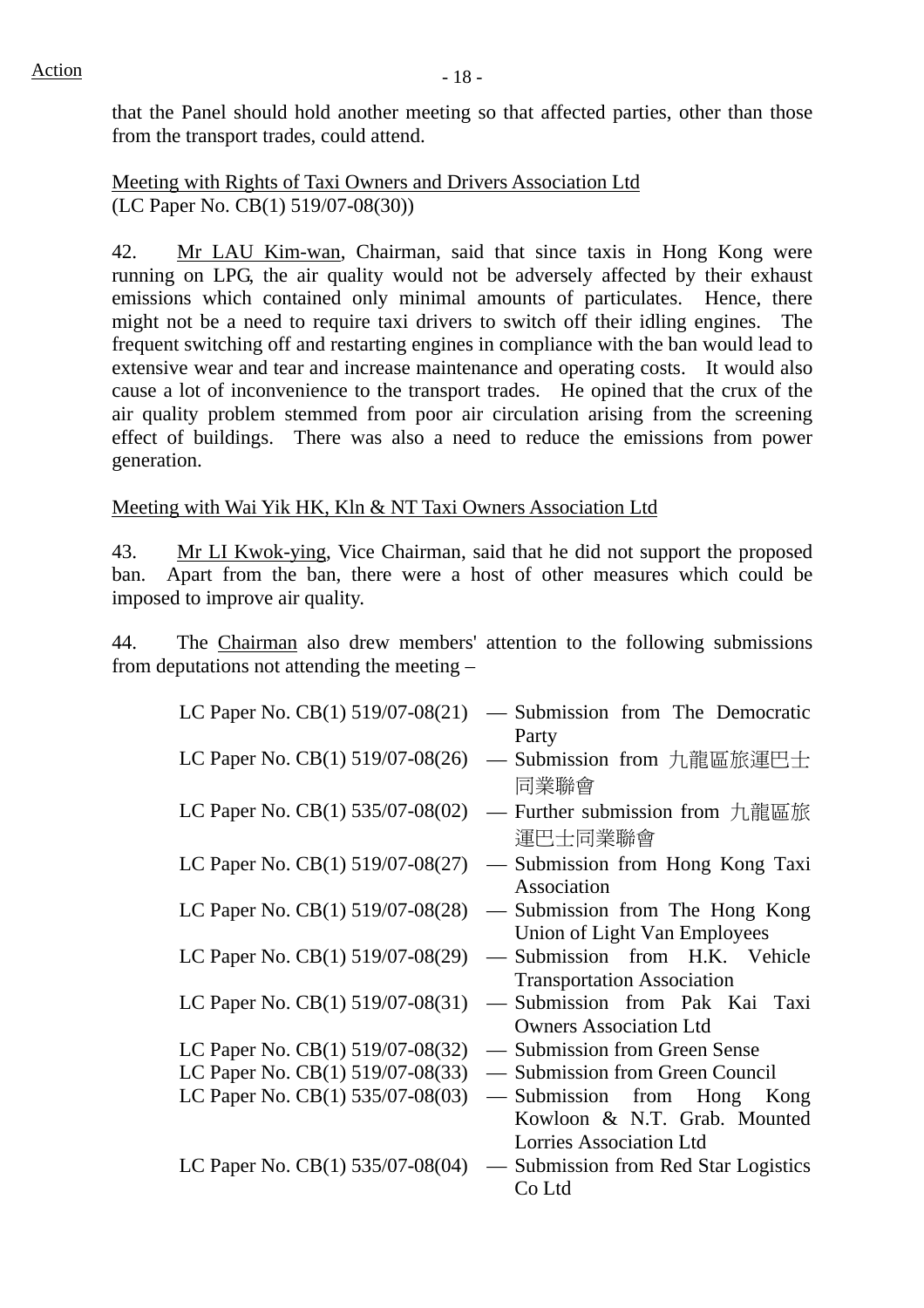| LC Paper No. CB(1) 535/07-08(05)                               | — Submission from<br>Ming<br>Kee                                                      |
|----------------------------------------------------------------|---------------------------------------------------------------------------------------|
| LC Paper No. $CB(1)$ 535/07-08(06)                             | Container Transp. Co<br>— Submission<br>from<br>Sambo<br><b>Transportation Co Ltd</b> |
| LC Paper No. $CB(1)$ 535/07-08(07)                             | - Submission from Jointyan Ltd                                                        |
| LC Paper No. CB(1) 535/07-08(08)                               | from<br>— Submission<br><b>Blooming</b>                                               |
|                                                                | Progress Ltd                                                                          |
| LC Paper No. CB(1) 535/07-08(09)                               | - Submission from Taxi & PLB                                                          |
|                                                                | Concern Group                                                                         |
| Meeting with the Administration                                |                                                                                       |
| (LC Paper No. CB(1) 519/07-08(34)<br>$\overline{\phantom{0}}$  | Administration's response to members'                                                 |
|                                                                | raised<br>at<br>the<br>meeting<br>concerns<br>on                                      |
|                                                                | 26 November 2007                                                                      |
| LC Paper No. CB(1) 519/07-08(35)<br>$\overline{\phantom{m}}$   | Miriam<br>LAU's<br>Hon<br>dated<br>letter                                             |
|                                                                | 4 December 2007 to the Administration                                                 |
| LC Paper No. CB(1) 519/07-08(36)<br>$\overline{\phantom{0}}$   | Administration's response to LC Paper No.                                             |
|                                                                | $CB(1)$ 519/07-08(35)                                                                 |
| Ref: EP150/V6/2                                                | The Legislative Council Brief                                                         |
| LC Paper No. $CB(1)$ 283/07-08(03)<br>$\overline{\phantom{0}}$ | Administration's<br>paper<br>public<br>on                                             |
|                                                                | consultation on banning idling vehicles                                               |
|                                                                | with running engines                                                                  |
| LC Paper No. $CB(1)$ 283/07-08(04)<br>$\overline{\phantom{m}}$ | Paper on control of idling engines prepared                                           |
|                                                                | by the Legislative Council Secretariat                                                |
|                                                                | (Background brief)                                                                    |
| LC Paper No. CB(1) 319/07-08(02)                               | Submission from Hong Kong<br>Waste                                                    |
|                                                                | Disposal Industry Association)                                                        |

45. The Deputy Director of Environmental Protection (3) (DDEP(3) said that the Administration was aware of the transport trades' concern on the possible need to switch off and restart engines frequently in order to comply with the proposed ban. To this end, the Administration had proposed to exempt vehicles which stopped at the roadside for active boarding or alighting as well as the first two taxis/PLBs at taxis/PLB stands. Exemption would also be given to taxis and PLBs in a moving queue at their designated stands. As regards the trades' request of further extending the scope of exemptions to all taxis and PLBs waiting at their stands and tourist buses with turbo engines and fixed windows, and lifting the ban on rainy days and summer months, DDEP(3) said that all the views received during public consultation would be given due consideration. He stressed that as the proposal was meant to improve roadside air quality, the Administration had to carefully consider whether any of the suggestions for further extending the scope of exemptions was warranted in order not to defeat the purpose of the proposed ban. On the need to impose the ban on taxis which were already running on the more environment friendly LPG, DDEP(3) explained that the exhaust emissions from LPG taxis still contained pollutants and hence their engines should be switched off when idling. He added that a number of measures, including cross-boundary cooperation and imposition of emission caps on power generation, had been adopted to improve air quality and the proposed ban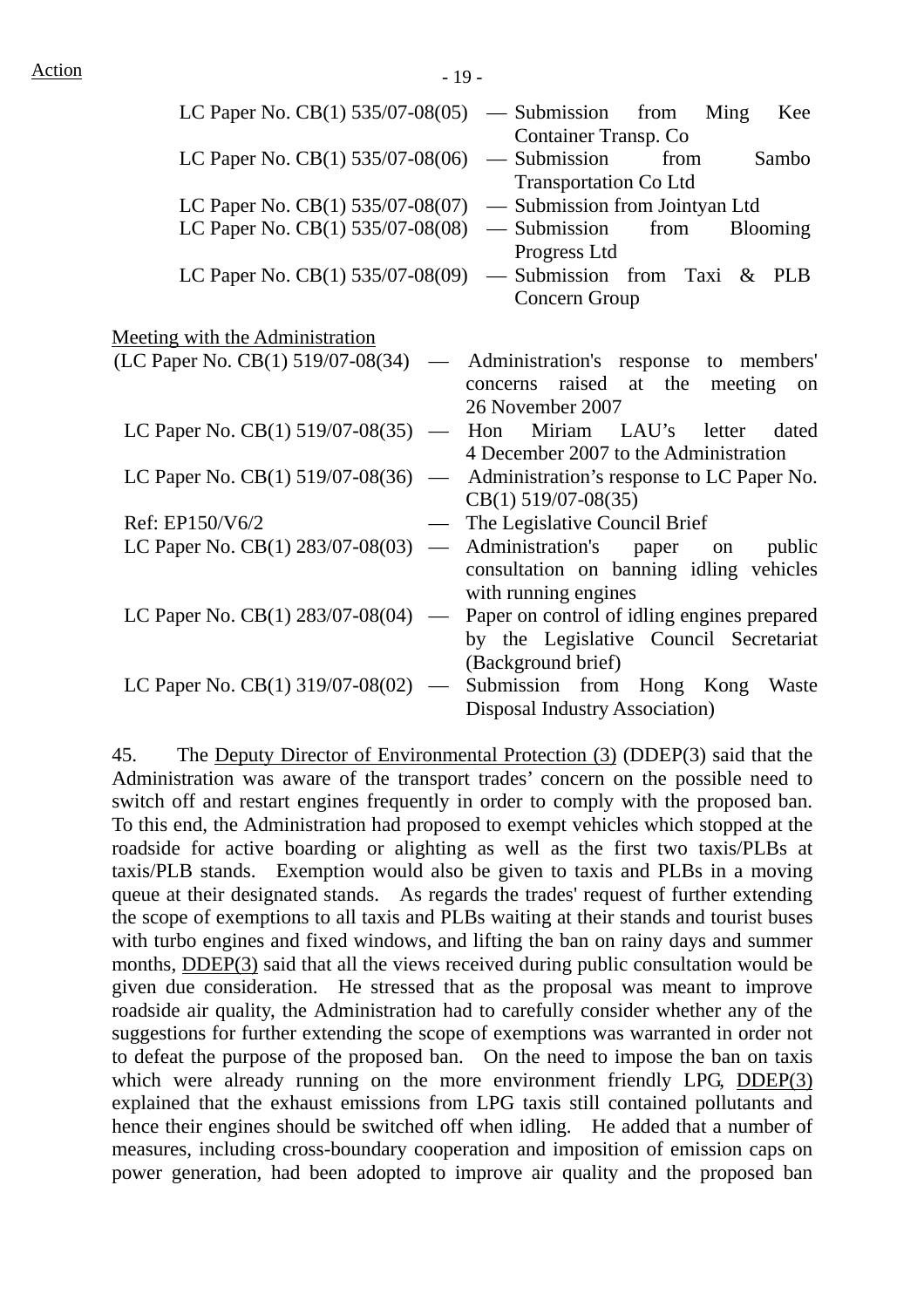aimed at improving roadside air quality.

46. Ms Miriam LAU said that the trades' main concern was the operational difficulties associated with the proposed ban rather than the need to keep the air-conditioning running for the comfort of drivers. If it was not the Administration's intention to require the trades to switch off and restart their engines frequently in order to comply with the ban, exemptions should be granted to meet their operational needs. It should also meet with the trades to resolve differences as far as possible, in particular regarding the exemptions for red minibuses at PLB stands. Noting from the HKIE's submission that engines would emit more emissions when first ignited because the catalytic converter had not been warmed up for efficient operation, and that some vehicles would require their idling engines to be running to enhance performance, Ms LAU expressed concern that more emissions would be generated from frequent switching off and restarting of engines than keeping the engines idling. That might also explain why vehicles subject to testing were required to run for a while before testing. There was also a study which confirmed that a turbo compressor engine should always be allowed to idle for a short period after starting. She therefore considered it necessary that studies should be made on the impacts of frequent switching off and restarting of engines on the performance of vehicles. The Administration should also study overseas experience in implementing the proposed ban as she noted that no enforcement action, apart from warning, had been taken by the Singaporean Government since the legislation to ban idling engines had been introduced in 1999. In England, warning on idling engines would be given prior to enforcement and she asked if this would apply to Hong Kong.

47. Ms Emily LAU thanked the deputations for their views. She said that the Administration should have taken steps to address the trades' concerns, such as the increase in maintenance cost arising from the frequent switching off and restarting of engines, before publishing the consultation document. She was also concerned about the health of those people who were working on the roadside, such as newspaper vendors, and considered it necessary to invite them to the next meeting to express their views as they were most affected by the poor roadside air quality. In this connection, the Administration was requested to provide more information on the health impacts of vehicular emissions.

Admin

48. Ms LEE Fung-ying acknowledged that there were practical difficulties for the trades to comply with the proposed ban on idling vehicles with running engines. Given that some buses were installed with fixed windows, there might be a need for bus companies to procure buses with windows that could be opened to reduce the reliance on air-conditioning. She also considered that vehicles providing non-emergency services to elderlies and handicapped persons as well as tourist buses awaiting the boarding of passengers should be exempted from the ban to allow for the comfort of passengers.

49. Ms CHOY So-yuk said that she would support the proposed ban albeit this might not be able to bring much improvement to air quality. She opined that there were a number of more effective measures to improve roadside air quality. One of